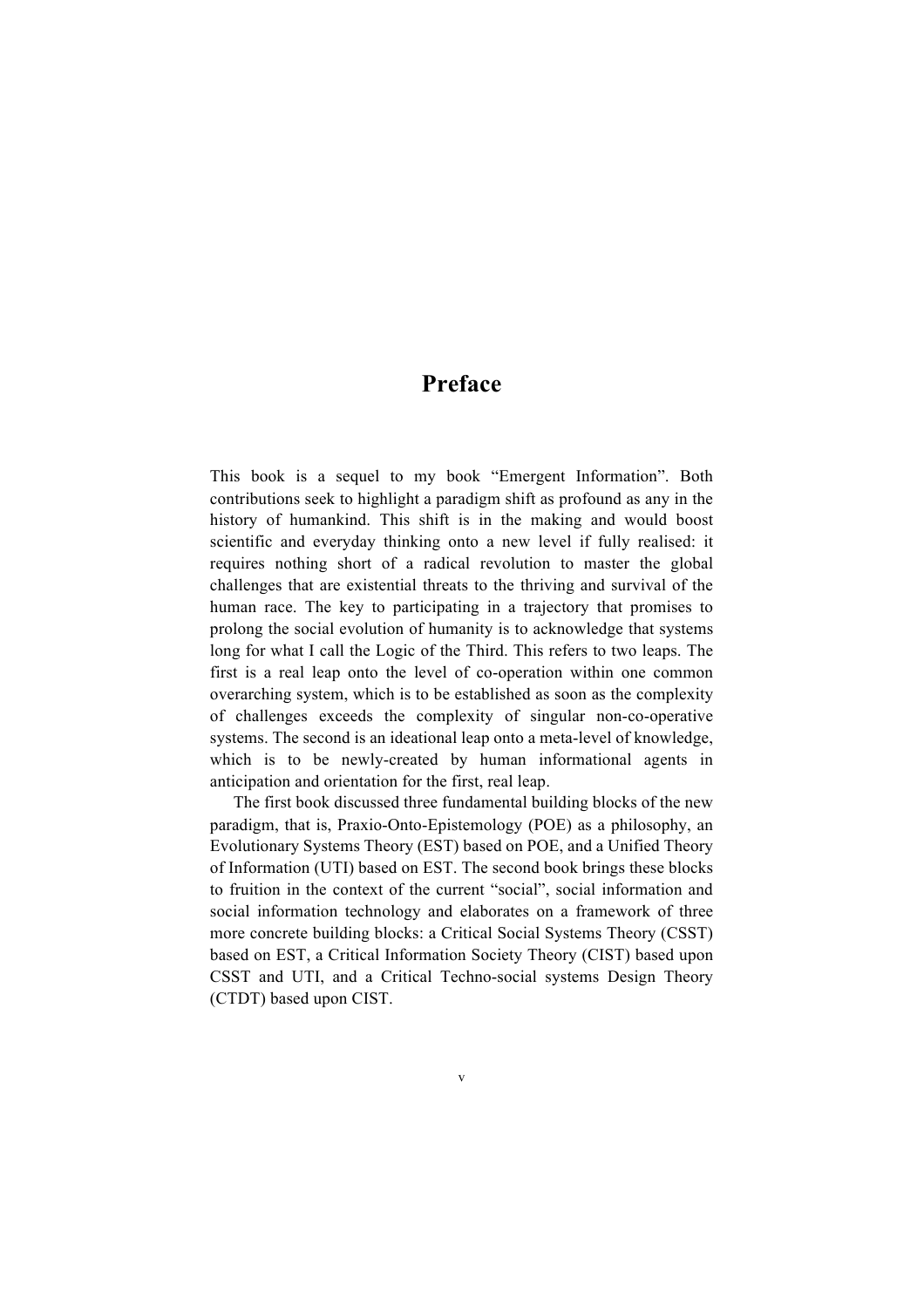## vi *The Logic of the Third*

This approach contemplates a Science of Transformation that is necessary to scientifically base future political decisions designed to implement a Great Transformation – the techno-eco-social transformation into a Global Sustainable Information Society. That society takes on the role of the real and concrete utopia today. Departing from a mathematical term, transformation has become a term whose meaning has been eclipsing and contextualising any other problem worth solving. Hence transformative imperatives for a shared humanity.

As with the first book, I focussed on consistency of an integrated approach, not on lengthy matters of contention. My goal was to keep the text concise while adding tables to explicate the red thread and figures to illustrate the meaning of theoretical thoughts. I formulate methodological principles that should be helpful for further research in the wake of the new paradigm.

Going beyond the first book was an adventure equally joyful and fascinating as writing that book. I owe thanks to many new as well as old peers and friends for eye-opening discussions. I learned much from scholars in the field of social and human sciences whom I had the chance to get to know. Let me mention my several-years-long collaboration with Margaret S. Archer, Pierpaolo Donati, Douglas V. Porpora, Colin Wight, Philip S. Gorski, Tony Lawson, Emmanuel Lazega and Jamie Morgan. I connected with colleagues elaborating convivialist ideas, in particular Edgar Morin, Wilfried Graf, Frank Adloff and Werner Wintersteiner, and I had an intensive discussion with Chantal Mouffe. Though I have known him from literature since the days of my studies, I only met philosopher of science Mario Bunge personally in the last decade and I am grateful to him for his straightforward support of my research endeavours. He passed away at the age of 100 in 2020. I met Hans-Jörg Kreowski, with whom I enjoy a productive collaboration in critical perspectives on computer science. I am thankful to Peter Crowley for his expertise relating to the UN family when dealing with ICTs for global citizens, global dialogue and global governance. I was able to share ideas with Sarah Spiekermann(-Hoff) with regard to the ethical alignment of ICTs. With regard to the study of information, I am thankful for stable collegial relationships with Kun Wu, Yixin Zhong, Mark Burgin, Gordana Dodig-Crnkovic, Joseph Brenner and Kang Ouyang just to name a few.